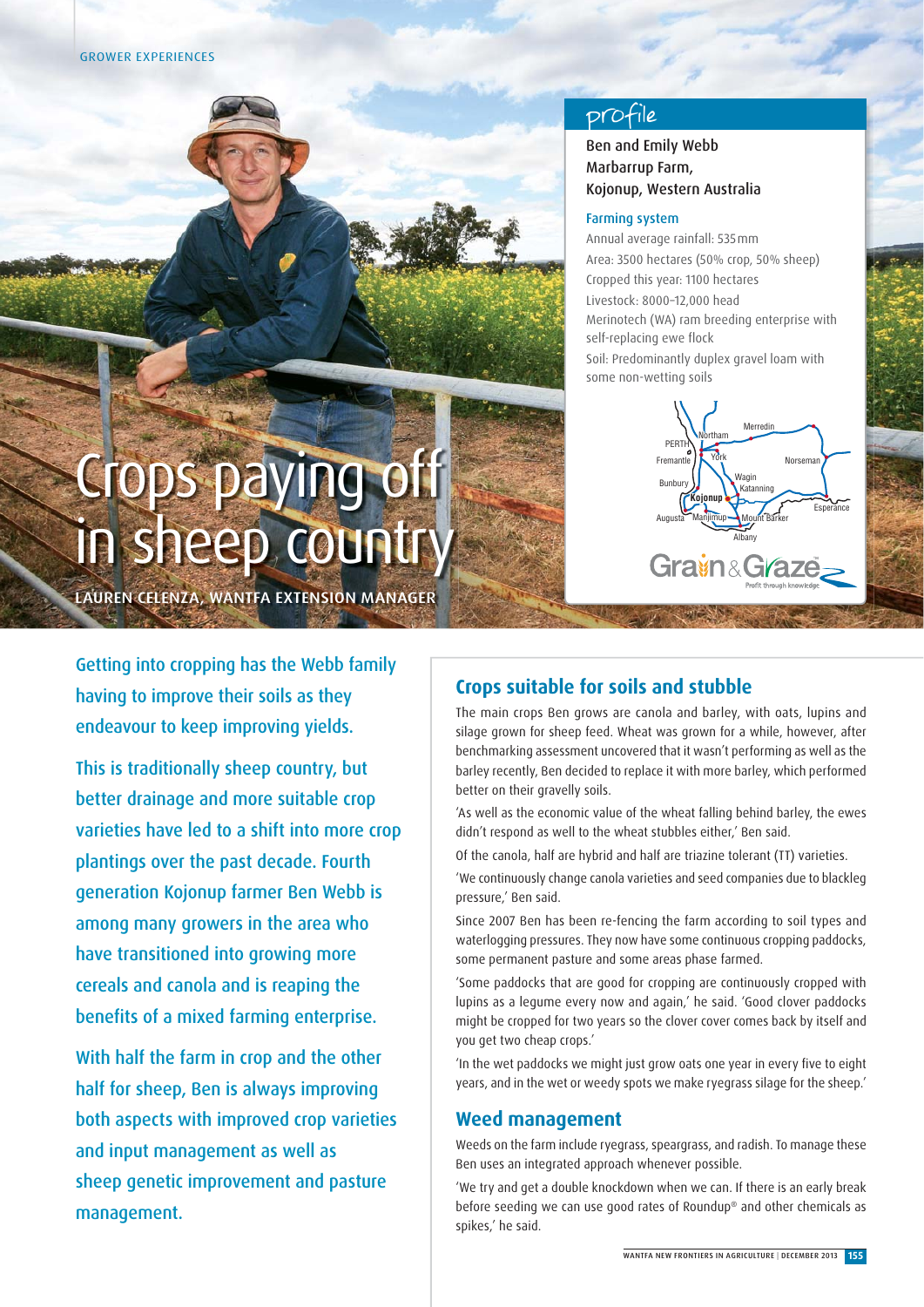'I use full herbicide rates in crop, spray top the lupins, burn some canola windrows, use high seeding rates and vigorous varieties.

'Barley is good for weed management as it competes well early on. If we have a blow-out we just cull out that paddock and put it to sheep for a few years or make silage.'

'We are keeping on top of the wild radish by spraying and pulling out late germinating and surviving plants by hand, and we don't buy in lupins as we have had some issues before with weed seed contamination.'

# **Diseases hinder potential**

Root disease is one of the major limiting factors for their high yielding crops, according to Ben.

Some years in the canola and barley rotations he has had problems with the fungal and root diseases such as blackleg, spot-type net blotch, rhizoctonia and nematodes.

'That's where one of our next big leaps in productivity will come from, when we successfully control the diseases,' he said.

'Where we have seen spot-type net blotch, we are trying to use resistant varieties and good rotations.

Ben said planting a crop after poor pastures riddled with silver grass risked carrying disease through to the next crop.

'Having lupins in the rotation and good pasture manipulation are helping with reducing disease carry over,' he said.'

#### **Machines and inputs**

Ben uses a Delisle disc seeder after changing from knife-points in 2002 because of issues with thick stubbles, horsepower requirements and seeding depth. Ben thinks a combination of tillage, discs and knifepoints is the way to go.

Every year about 10 per cent of the farm is tilled with a scarifier to smooth paddocks out, kill weeds and mix in trace elements and lime. They soil test most paddocks every two years and anything below pH 5 gets lime and the canola paddocks get gypsum to provide sulphur.

After finding a manganese deficiency regularly showing up in their cereals they have started adding it to their MAPS/SOP fertiliser blend and applying a foliar.

'We had to spray some paddocks twice with trace element because of the manganese issue,' Ben said.

'Our non-wetting gravel seems to be an issue at germination but after spring it's sometimes hard to tell any difference.

'I would like to trial claying in small areas and wetting agents post-seeding to improve yields in those areas.'

### **Livestock and pastures**

The Marbarrup sheep flock ranges from 8000-12,000 Merinos depending on time of the year.

They put the lambs on the lupin stubbles in summer then sell as 'shippers' in the autumn.



BELOW: Ben checks the leaves of a barley plant for any signs of disease.

INSET: Examining the size of the heads and grain development of his barley crop.